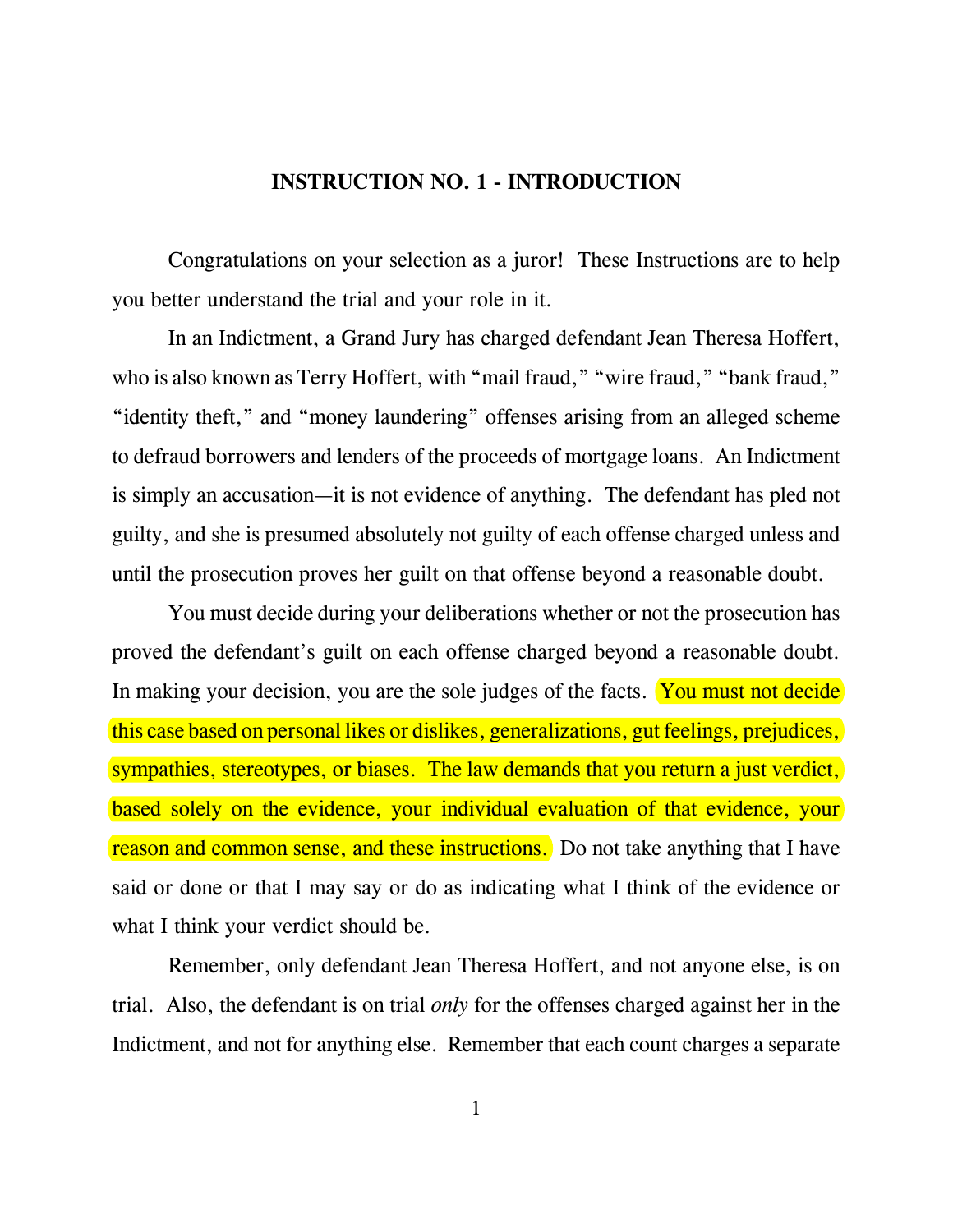crime. You must consider each count separately and return a separate, unanimous verdict for each count.

Please remember that this case is important to the parties and to the fair administration of justice. Therefore, please be patient, consider all of the evidence, and do not be in a hurry to reach a verdict just to be finished with the case.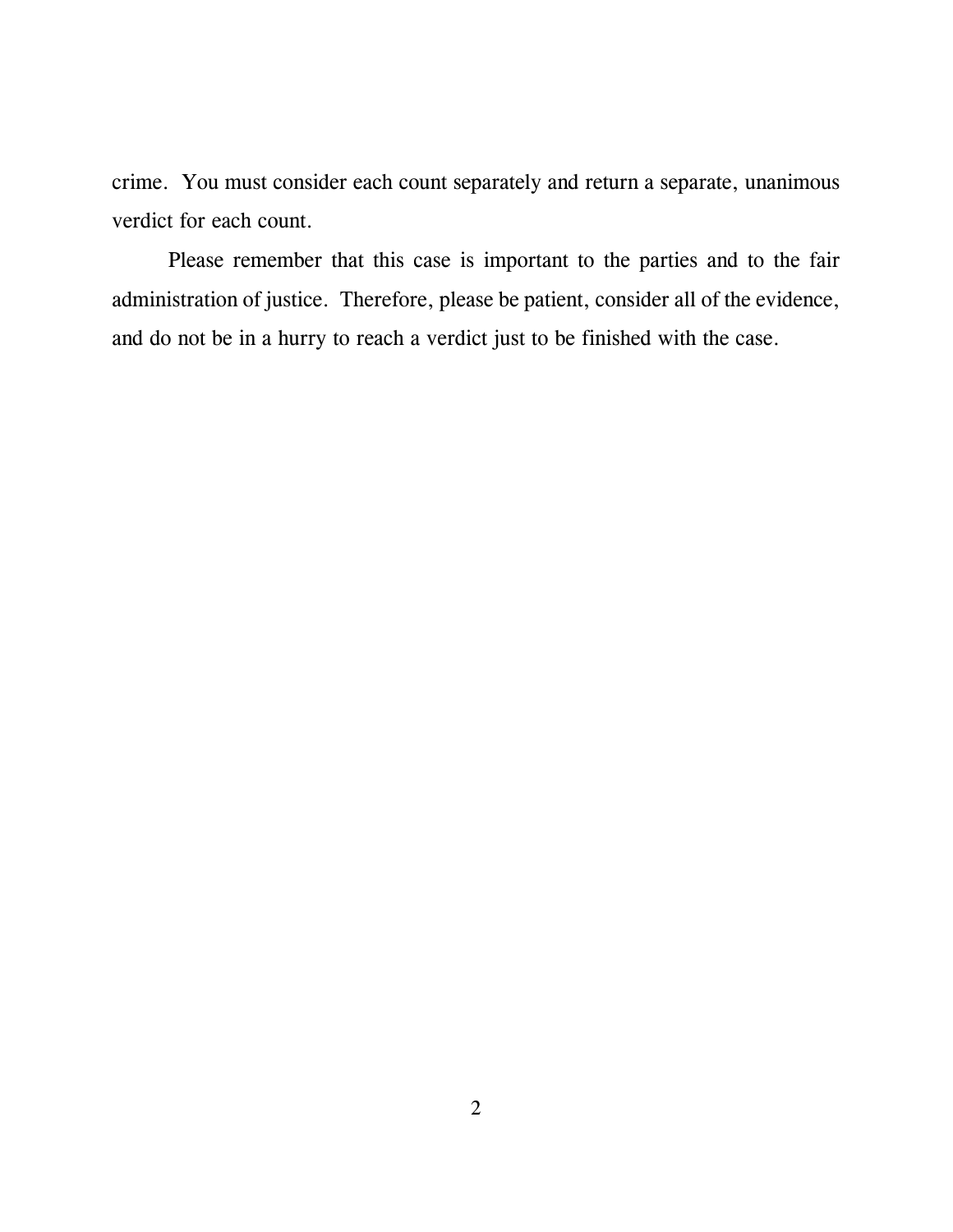## **INSTRUCTION NO. 16 - CONDUCT OF JURORS DURING TRIAL**

You must decide this case *solely* on the evidence and your own observations, experiences, reason, common sense, and the law in these Instructions. You must also keep to yourself any information that you learn in court until it is time to discuss this case with your fellow jurors during deliberations.

To ensure fairness, you must obey the following rules:

- ! Do not talk among yourselves about this case, or about anyone involved with it, until you go to the jury room to decide on your verdict
- ! Do not talk with anyone else about this case, or about anyone involved with it, until the trial is over
- When you are outside the courtroom, do not let anyone ask you about or tell you anything about this case, anyone involved with it, any news story, rumor, or gossip about it, until the trial is over. If someone should try to talk to you about this case during the trial, please report it to me.
- ! During the trial, you should not talk to any of the parties, lawyers, or witnesses—even to pass the time of day—so that there is no reason to be suspicious about your fairness. The lawyers, parties, and witnesses are not supposed to talk to you, either.
- ! You may need to tell your family, friends, teachers, co-workers, or employer about your participation in this trial, so that you can tell them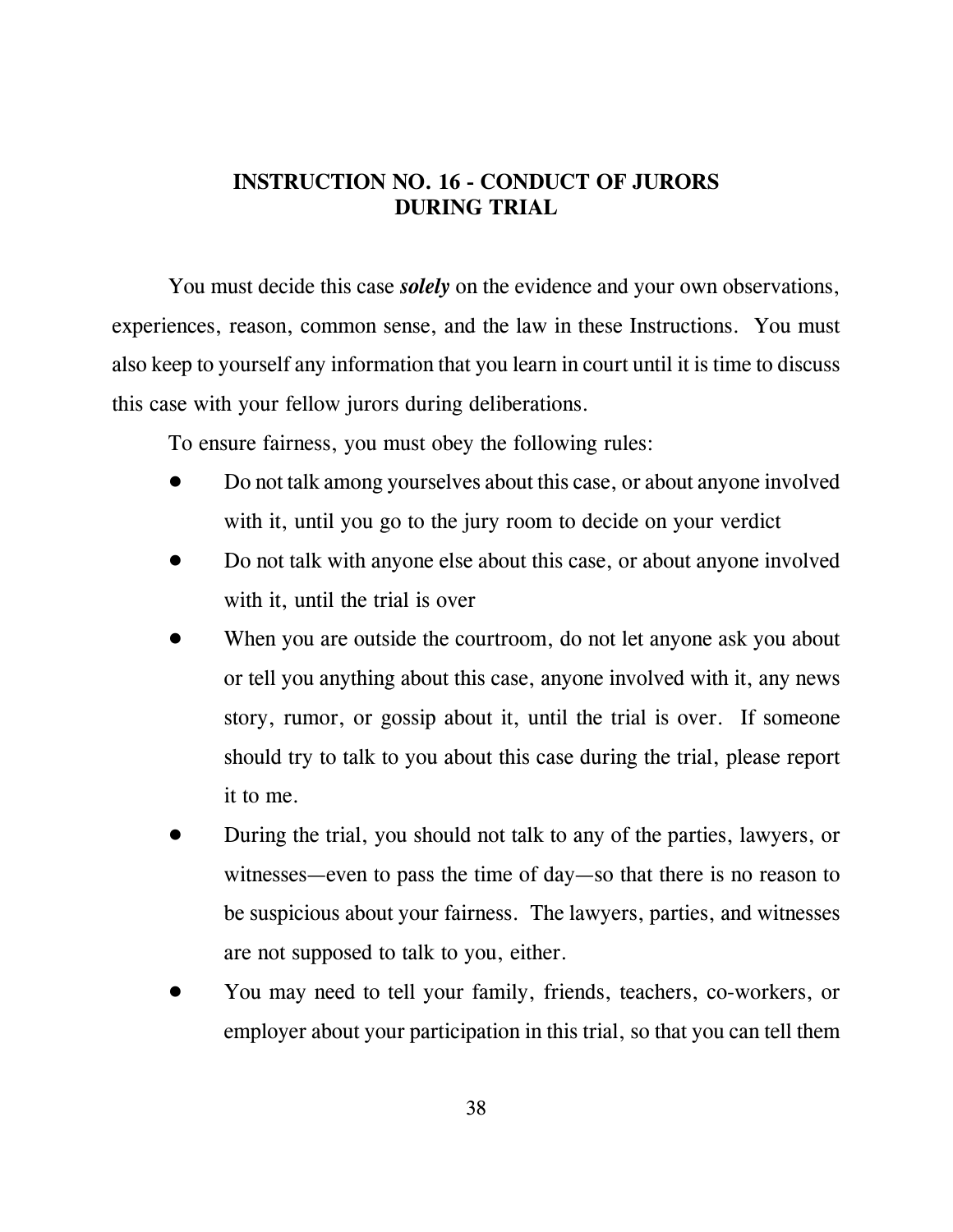when you must be in court and warn them not to ask you or talk to you about the case. However, do not provide any information to anyone by any means about this case until after I have accepted your verdict. That means do not talk face-to-face or use any electronic device or media, such as the telephone, a cell or smart phone, Blackberry, PDA, computer, the Internet, any Internet service, any text or instant messaging service, any Internet chat room, blog, or website such as Facebook, MySpace, YouTube, or Twitter, to communicate to anyone any information about this case until I accept your verdict.

- ! Do not do any research—on the Internet, in libraries, in the newspapers, or in any other way—or make any investigation about this case, the law, or the people involved on your own
- ! Do not visit or view any place discussed in this case and do not use Internet maps or Google Earth or any other program or device to search for or to view any place discussed in the testimony
- ! Do not read any news stories or articles, in print, on the Internet, or in any "blog," about this case, or about anyone involved with it, or listen to any radio or television reports about it or about anyone involved with it, or let anyone tell you anything about any such news reports. I assure you that when you have heard all the evidence, you will know more about this case than anyone will learn through the news media—and it will be more accurate.

39